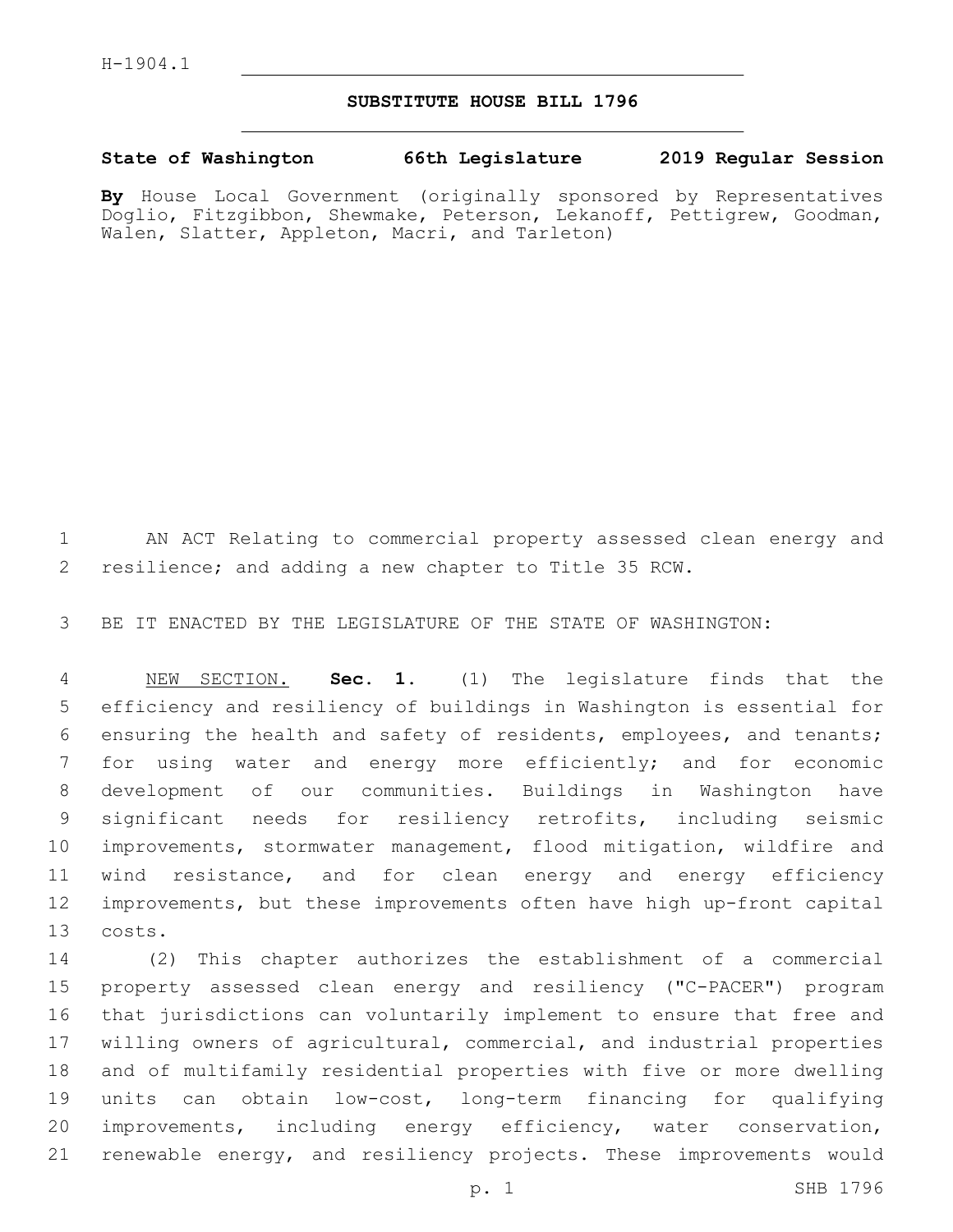be repaid through the local property tax assessment billing process without the accumulation of cost to the municipality and without the creation of a personal debt obligation to the property owner. The debt obligation would instead be carried by the property and remain with the property until repaid, regardless of any potential transfer 6 of property ownership.

 (3) The legislature declares that the establishment and operation of a C-PACER program under this chapter serves a valid public purpose and is in the public interest. Accordingly, the governing body of a municipality may determine that it is convenient and advantageous to 11 establish a program under this chapter.

 NEW SECTION. **Sec. 2.** The definitions in this section apply throughout this chapter unless the context clearly requires otherwise.

 (1) "Assessment" means the voluntary contract entered into by the property owner and a municipality under this chapter that is recorded 17 on the land records.

 (2) "Assessment amount" means the voluntary contractual surcharge included on the real property tax bill by which the owner of the 20 eligible property repays the C-PACER financing.

 (3) "Capital provider" means any private entity that makes or 22 funds C-PACER financing under this chapter.

 (4) "C-PACER financing" means an investment from a capital provider to a property owner to finance a qualified project as 25 described under this chapter.

 (5) "C-PACER lien" means the lien that the municipality records on the eligible property pursuant to the assessment and related 28 documents.

 (6) "Eligible property" means privately owned commercial, industrial, or agricultural real property or multifamily residential real property with five or more dwelling units. Eligible property may be owned by any type of business, corporation, individual, or 33 nonprofit organization permitted by state law.

 (7) "Financing agreement" means the contract under which a property owner agrees to repay a capital provider for the C-PACER financing including, but not limited to, details of any finance charges, fees, debt servicing, and any terms relating to treatment of prepayment and partial payment of the C-PACER financing.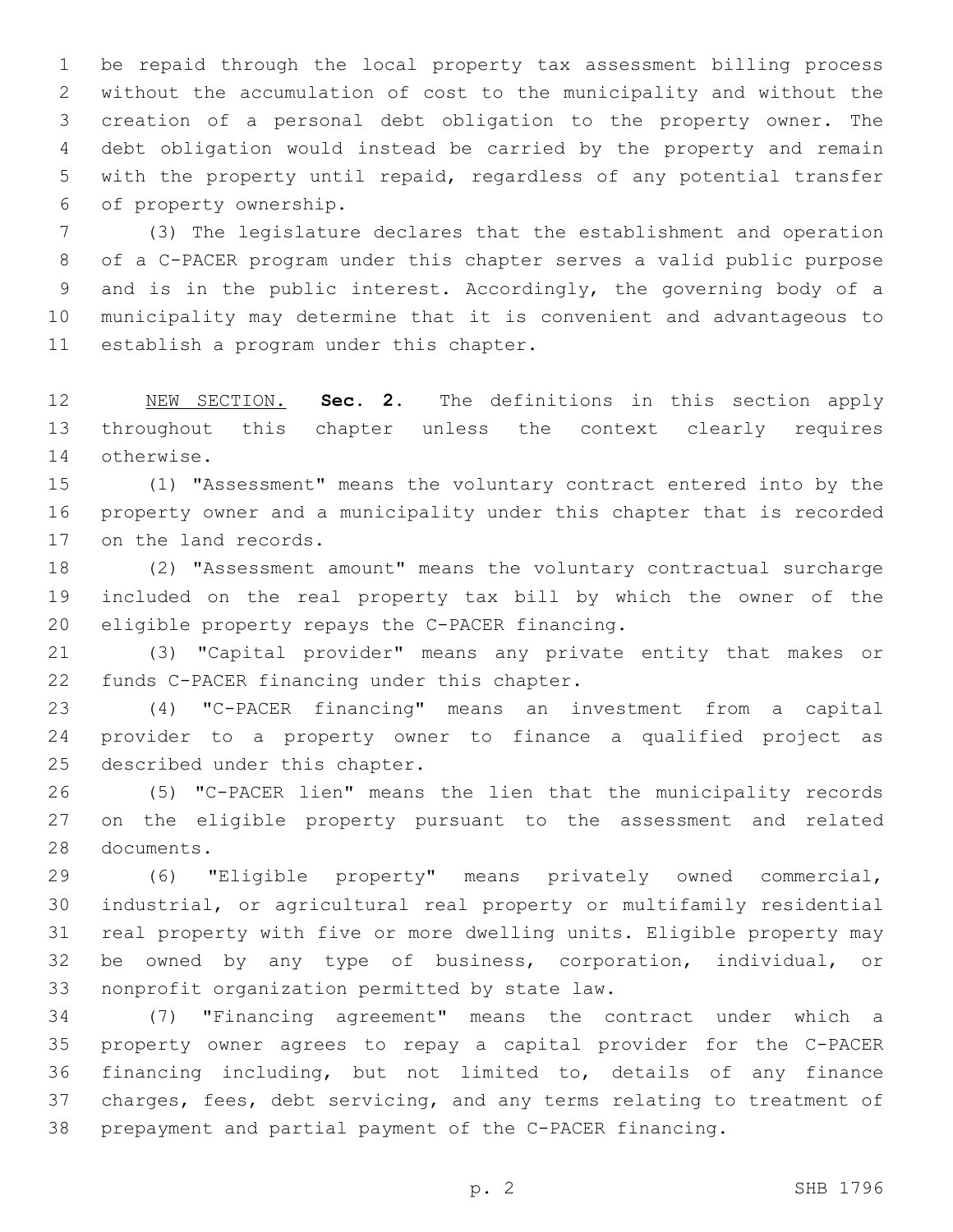(8) "Municipality" means a county, city, or town or 2 unincorporated territories of those jurisdictions.

 (9) "Program" means a C-PACER administrative mechanism 4 established under this chapter.

 (10) "Program guidebook" means a comprehensive document that illustrates the applicable region for a program and establishes any appropriate guidelines, specifications, underwriting and approval criteria, and any standard application forms consistent with the administration of a program and not detailed in this chapter.

 (11) "Qualified improvement" means a permanent improvement affixed to real property and intended to: (a) Decrease energy consumption or demand through the use of efficiency technologies, products, or activities that reduce or support the reduction of energy consumption, allow for the reduction in demand, or support the production of clean, renewable energy, including but not limited to a product, device, or interacting group of products or devices on the customer's side of the meter that generates electricity, provides thermal energy, or regulates temperature; (b) decrease water consumption or demand through the use of efficiency technologies, products, or activities that reduce or support the reduction of water consumption or allow for the reduction in demand; or (c) increase resilience, including but not limited to seismic retrofits, flood mitigation, stormwater management, wildfire and wind resistance, 24 energy storage, and microgrids.

 (12) "Qualified project" means the installation or modification of a qualified improvement, including new construction or the adaptive reuse of eligible property with a qualified improvement.

 (13) "Region" means a geographical area as defined in section 3 29 of this act.

 NEW SECTION. **Sec. 3.** (1) In order to establish a program under this chapter, the governing body of a municipality must take the following actions:

(a) Adopt a resolution or ordinance that includes:

 (i) A statement that financing qualified projects through assessments is in the public interest for safety, health, and other 36 common good reasons;

 (ii) A statement that the municipality intends to make assessments to repay C-PACER financing for qualified projects 39 available to owners of eligible property;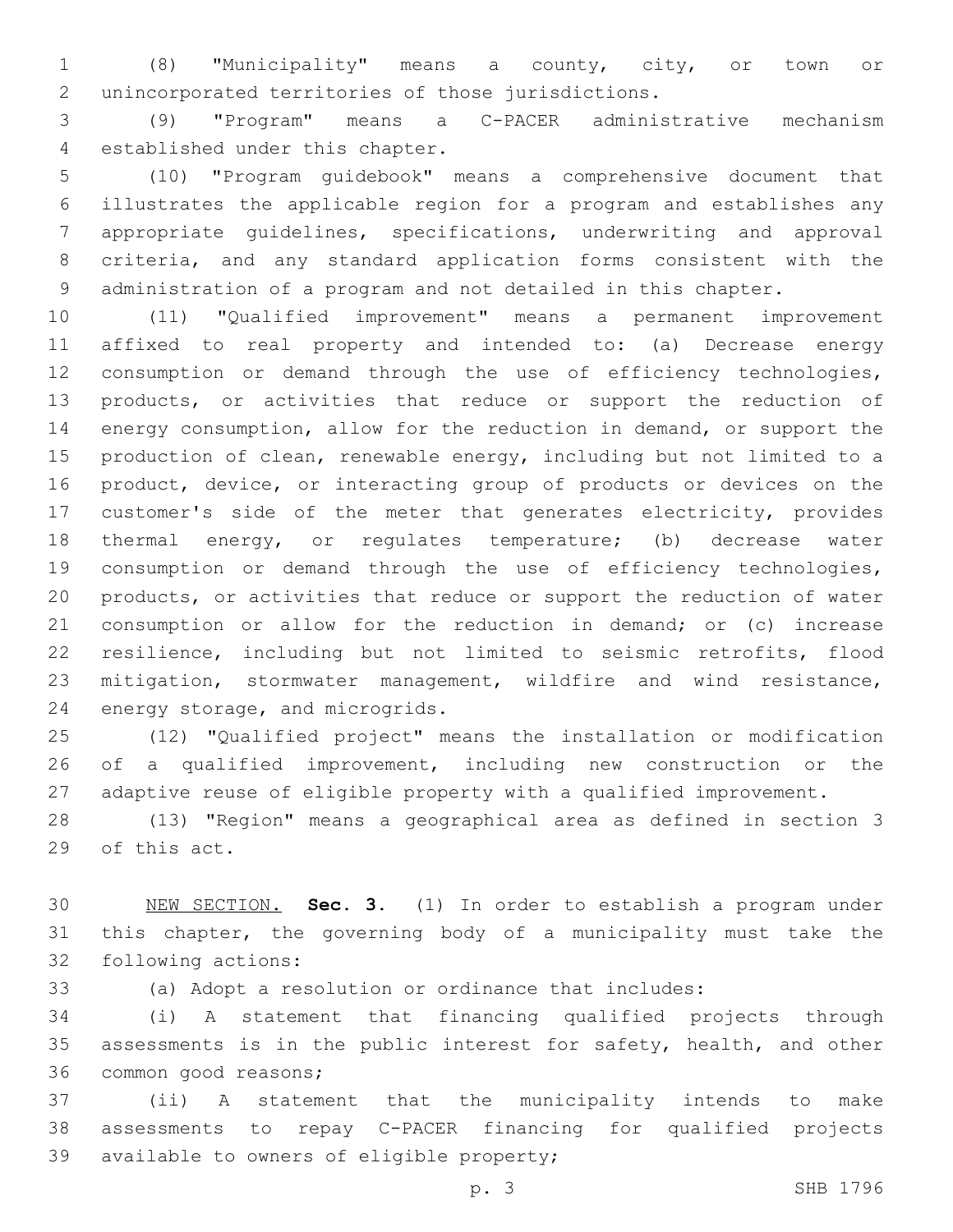(iii) A description of the region in which the program is offered, which: (A) May include the entire municipality, which, for a county, may include both unincorporated and incorporated territory, and (B) must be located wholly within the municipality's 5 jurisdiction;

6 (iv) A municipality may designate more than one region. If 7 multiple regions are designated, the regions may be separate, 8 overlapping, or coterminous;

9 (v) A description of how the municipality will bill, collect, and 10 remit payments currently due to capital providers under the financing 11 agreement, if this option is available;

12 (vi) A description of how the capital providers will bill, 13 collect, and remit payments currently due, if this option is 14 available;

 (vii) A description of the process to create a program guidebook to be prepared under section 8 of this act and a statement identifying where the program guidebook is available for public 18 inspection; and

19 (viii) A statement of the time and place for a public hearing on 20 the proposed program; and

21 (b) Hold a public hearing at which the public may comment on the 22 proposed program, including the program guidebook prepared under 23 section 8 of this act.

24 (2) For the purposes of subsection (1)(a)(viii) of this section, 25 the resolution or ordinance may incorporate the program guidebook or 26 any amended versions of the program guidebook, as appropriate, by 27 reference.

28 NEW SECTION. **Sec. 4.** (1) The C-PACER financing for which 29 assessments are imposed through a program established under this 30 chapter may include:

31 (a) The cost of materials and labor necessary for installation or 32 modification of a qualified improvement;

- 33 (b) Permit fees;
- 34 (c) Inspection fees;
- 35 (d) Lender's fees;
- 36 (e) Program application and administrative fees;
- 37 (f) Project development and engineering fees;
- 38 (g) Third-party review fees, including verification review fees;
- 39 (h) Capitalized interest;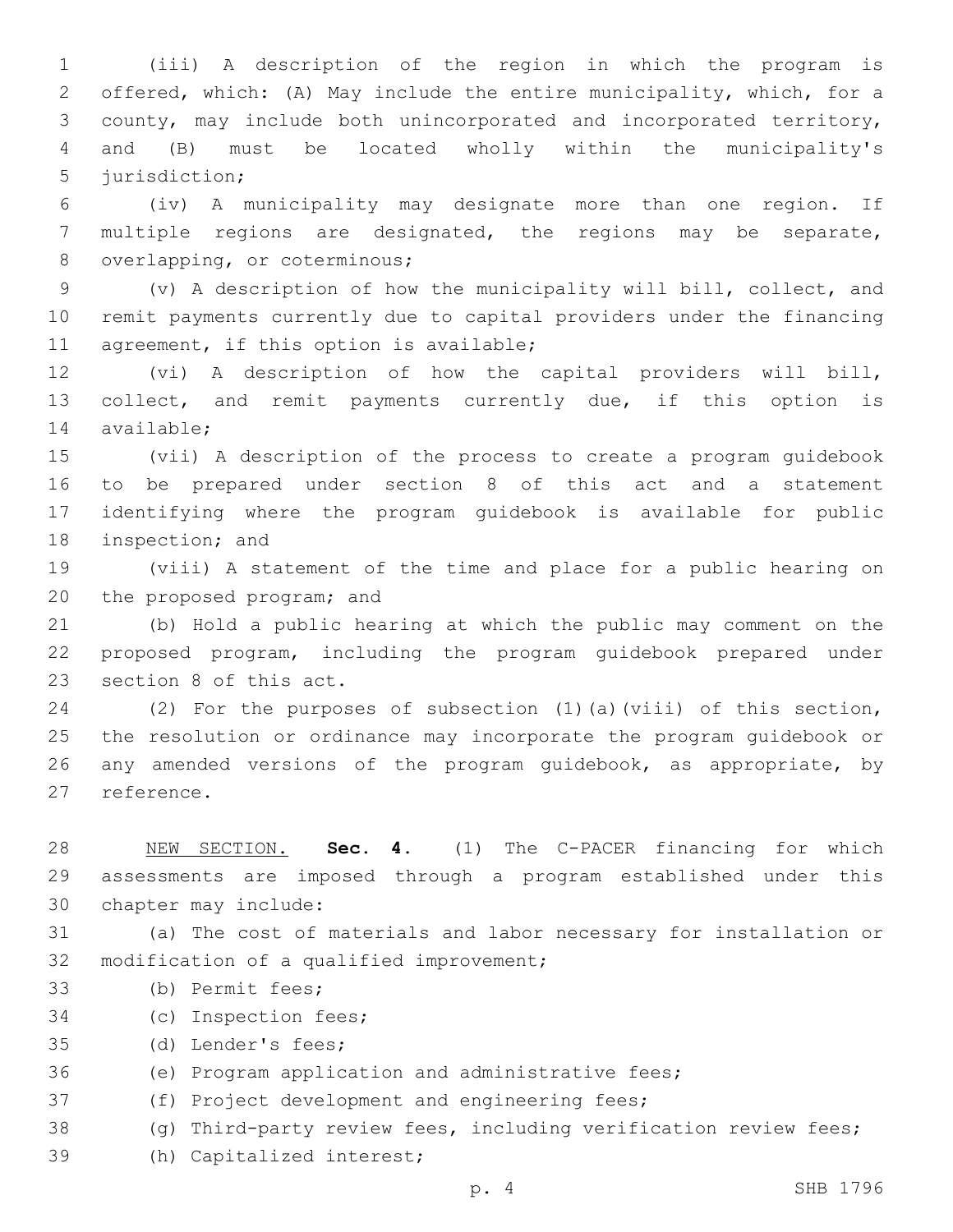(i) Interest reserves;1

(j) Escrow for prepaid property taxes and insurance; or

 (k) Any other fees or costs that may be incurred by the property owner incident to the installation, modification, or improvement on a 5 specific or pro rata basis.

 (2) In order to administer a program established under section 3 of this act, a municipality may impose fees to offset costs related to administering the program, including the costs of a third-party 9 administrator:

 (a) The fees required by this subsection may be imposed as an application fee paid by the property owner requesting to participate in the program expressed as a set amount, a percentage of the assessment amount, or in any other manner that reflects the just and reasonable cost of administering the assessment to the municipality for its administration of the program or any contracted program 16 administrator; and

 (b)Program fees allowed in this subsection and included in the total C-PACER financing must not exceed the actual costs of qualified project approval and management incurred by the municipality or any 20 contracted program administrator.

 NEW SECTION. **Sec. 5.** The governing body of a municipality may, in accordance with chapter 39.34 RCW, contract with the governing 23 body of another municipality or taxing district, as that term is defined in RCW 84.04.120, or another entity, including a county treasurer, to perform the duties of the municipality relating to the administration and collection of the assessments imposed by the municipality under this chapter. Enforcement of delinquent assessment or C-PACER financing installment payments, including foreclosure, shall remain the responsibility of the municipality itself, in accordance with section 13 of this act.

 NEW SECTION. **Sec. 6.** (1) Any combination of municipalities may agree to jointly implement or administer a program under this chapter.

 (2) If two or more municipalities implement a program jointly, a single public hearing held jointly by the cooperating municipalities is sufficient to satisfy the requirements of this chapter.

 (3) One or more municipalities may contract with a third party, including another municipality, to administer a program. Enforcement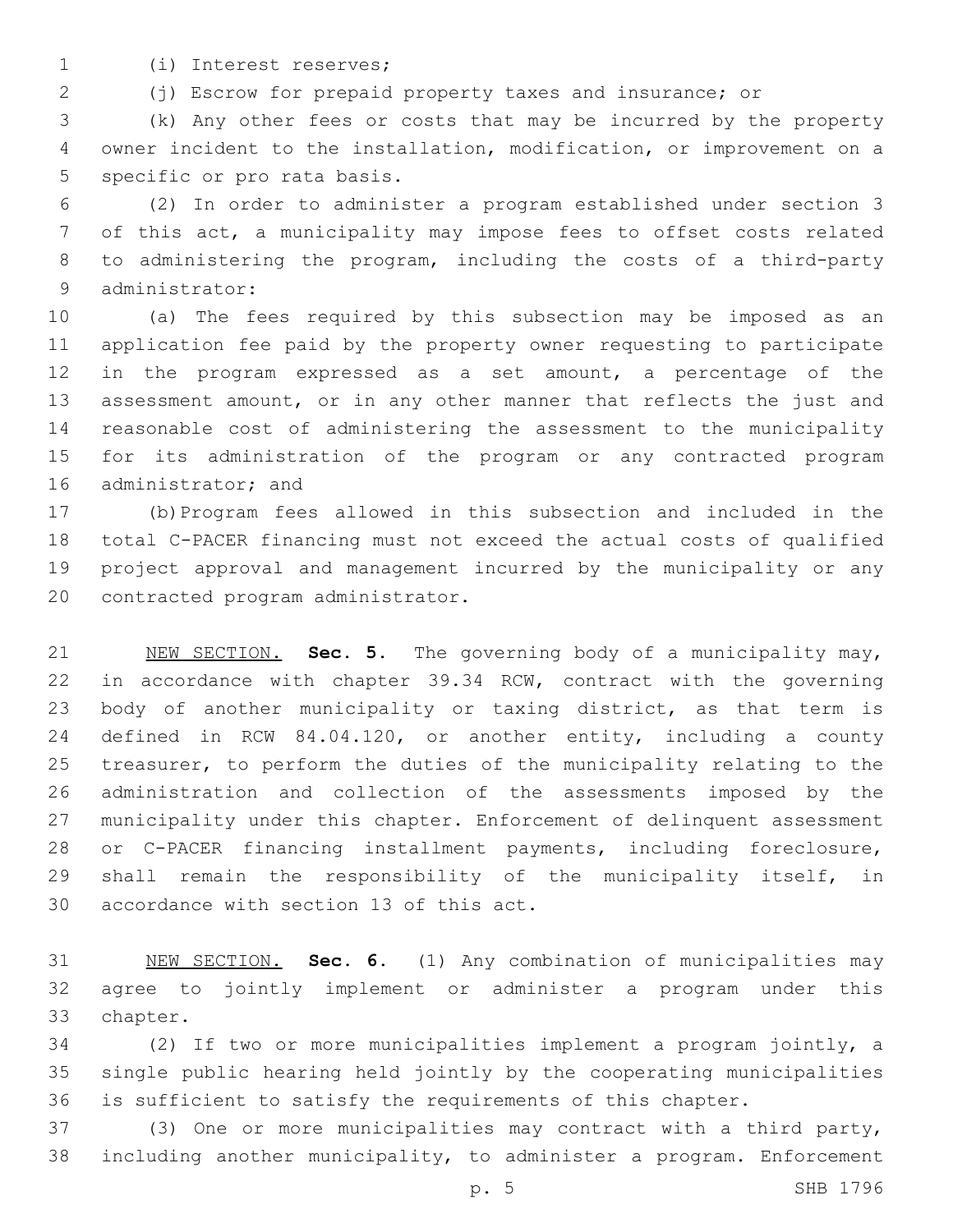of delinquent assessment or C-PACER financing installment payments, including foreclosure, shall remain the responsibility of the municipality itself, in accordance with section 13 of this act.

 NEW SECTION. **Sec. 7.** (1) Subject to available appropriations, the department of commerce shall establish a voluntary statewide C- PACER program to administer the approval and municipal recordation of qualified improvements.

 (2) The governing body of a municipality may, in accordance with chapter 39.34 RCW, contract with the department of commerce, or its subcontractor, to implement and perform the duties of administering a program under this chapter that may be available to municipalities statewide. Enforcement of delinquent assessment or C-PACER financing installment payments, including foreclosure, shall remain the responsibility of the municipality itself, or may be assigned to the capital provider as set forth in section 13(6) of this act.

 (3) The department of commerce may contract with a third party, including another municipality, to administer a program that is available on a voluntary basis to municipalities statewide, provided 19 that:

 (a) The cost of contracted administration reflects the reasonable actual costs incurred by that third party and any government entities for which the third party collects program fees; and

 (b) The contracted program administrator runs the statewide program available to municipalities statewide efficiently and 25 transparently, including by:

 (i) Making any services offered by the contracted program 27 administrator to property owners, such as estimating energy savings, overseeing project development, or evaluating alternative equipment installations, priced separately and open to purchase by the property 30 owner from qualified third-party providers;

 (ii) Making any properties participating in the statewide program available to receiving impartial terms from all interested and 33 qualifying third-party capital providers;

 (iii) Disclosing to the public if the contracted program administrator has a financial interest in any of the services 36 provided to property owners;

 (iv) Allowing financial underwriting and evaluation to be 38 performed by capital providers; and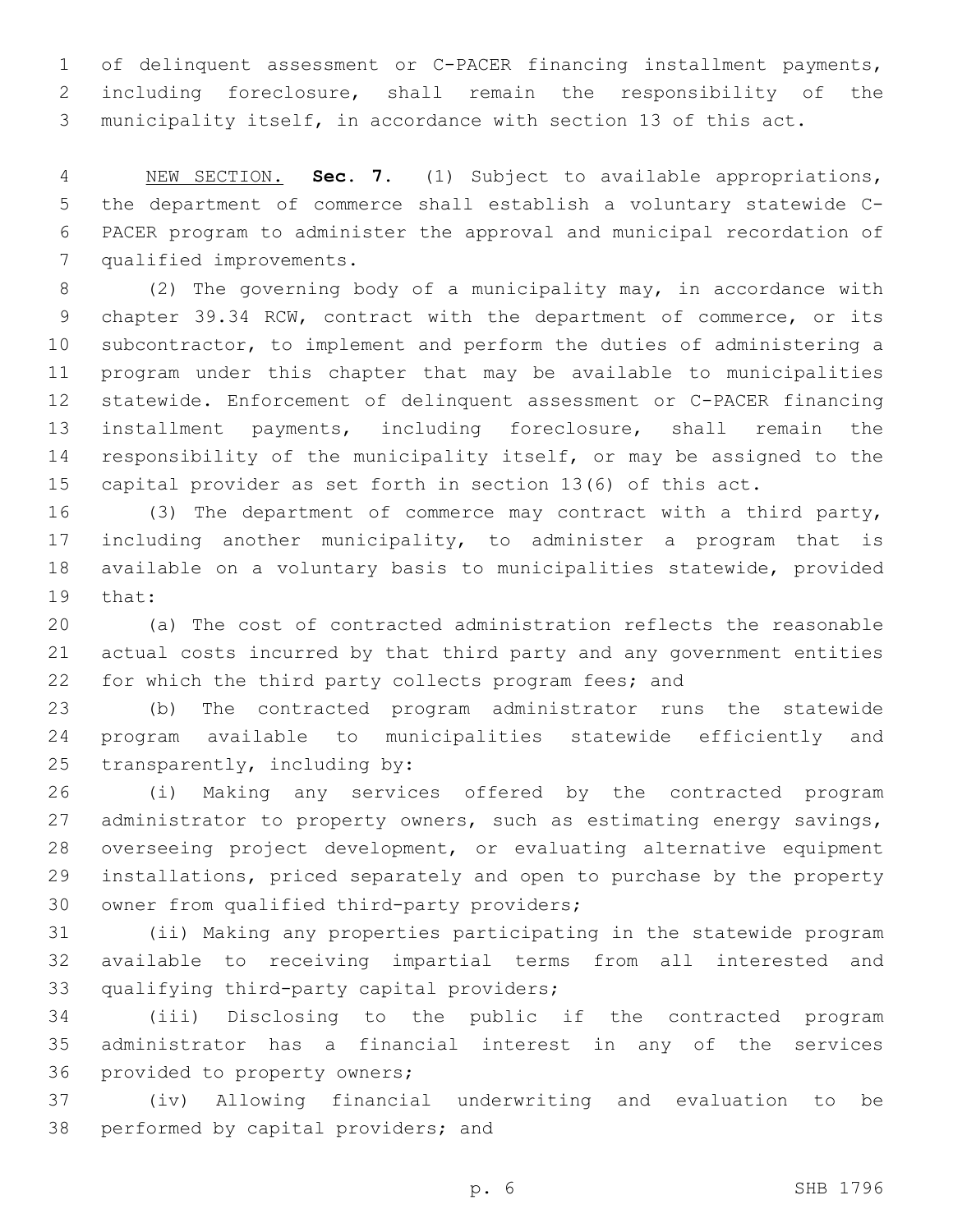(v) Working in a collaborative working group process with capital providers and other stakeholders to develop the program guidebook and 3 any other relevant documents or forms.

 (4) The department of commerce must select any contracted program administrator through a fair and open solicitation process that considers the principles for administration provided under subsection  $(3)(b)$  of this section.

 (5) To the extent that funding is appropriated specifically for the purposes of this section, the department of commerce shall allocate appropriated funds to cover start-up costs associated with the voluntary statewide program over the course of the first twenty- four months following the designation of a contracted program administrator, including but not limited to program promotion and contractor education, a stakeholder collaboration process outlined in subsection (3)(b)(v) of this section, and early program costs before the contracted program administrator becomes self-sustaining.

 (6) Subject to available appropriations, the department of commerce may establish a loan loss reserve or credit enhancement program to support financing of qualified projects issued under this section, should the agency determine that such a credit enhancement 21 program is appropriate.

 NEW SECTION. **Sec. 8.** (1) Before establishing a program under this chapter, the governing body of a municipality, or the governing body's designee, must prepare a program guidebook that includes, at minimum:

 (a) A map showing the boundaries of the region designated in 27 accordance with section 3 of this act;

 (b) A sample form bilateral or triparty contract or contracts, as 29 appropriate, between the municipality, the property owner, and the 30 capital provider specifying the terms of:

(i) An assessment under the program; and

(ii) The C-PACER financing provided by a capital provider;

 (c) A statement identifying a municipal office, agency, or authorized third party to enter into written contracts on behalf of the municipality;

 (d) A statement that the period of the assessment will not exceed the useful life of the qualified project, or weighted average life if more than one qualified improvement is included in the qualified 39 project, that is the basis for the assessment;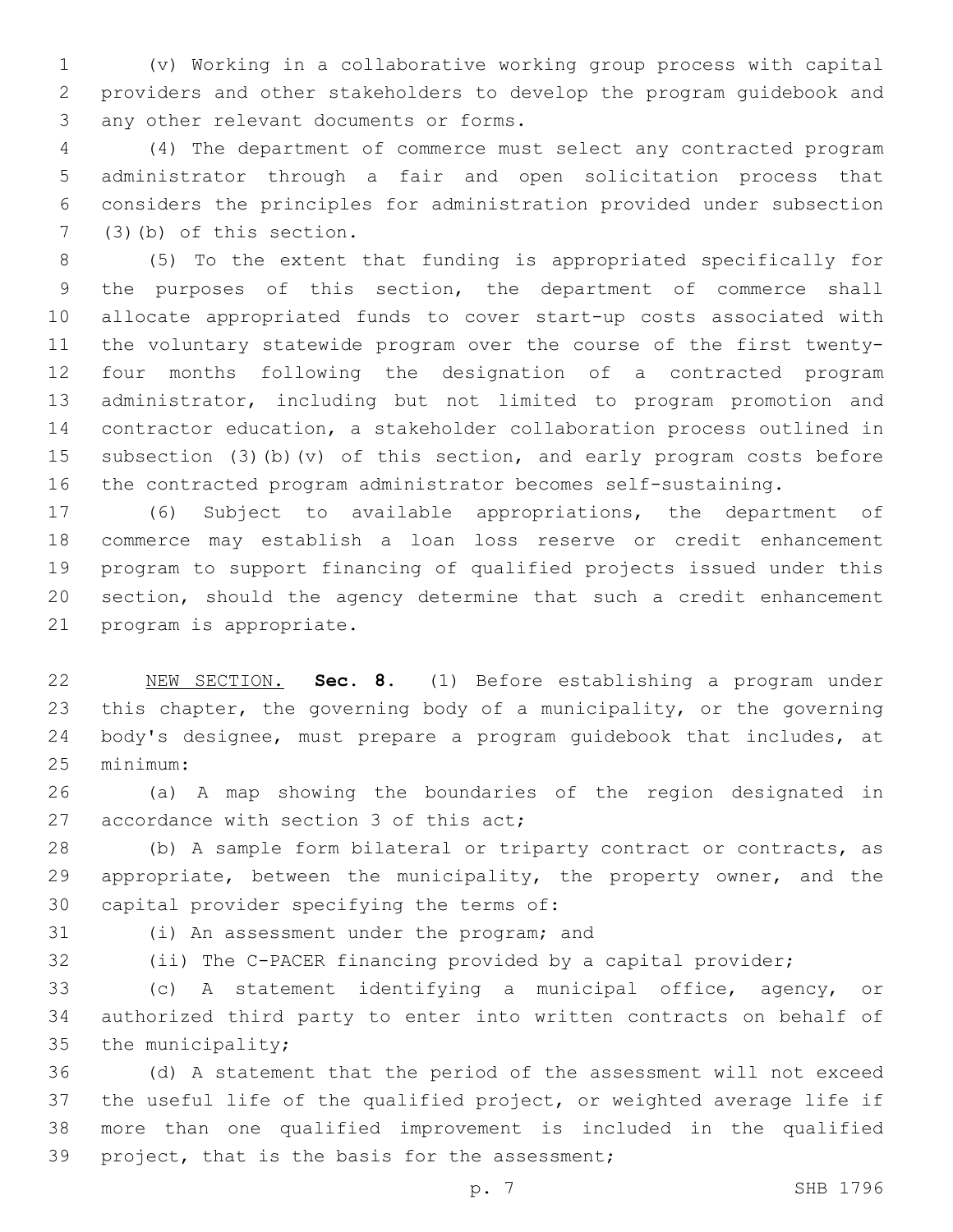(e) A description of the application process and eligibility 2 requirements for participation in the program;

 (f) A statement explaining the lender consent requirement 4 provided in section 9 of this act;

 (g) A statement explaining the review requirement provided by 6 section 10 of this act;

 (h) A description of marketing and participant education services 8 to be provided for the program; and

 (i) The procedures for collecting the proposed assessment, including whether the municipality assigns collection and enforcement to a capital provider, as provided in sections 7(2) and 13(6) of this 12 act.

 (2) The relevant program administrator must make the program 14 quidebook available for public inspection:

15 (a) On the municipality's web site; or

 (b) On the web site of the municipality's designated program 17 administrator.

 NEW SECTION. **Sec. 9.** (1) Before a municipality may enter into a written contract with a record owner of any eligible property to impose an assessment to repay the C-PACER financing of a qualified project under this chapter, the municipality, or its program administrator, must receive written consent from any holder of a lien, mortgage, or security interest in the real property that the property may participate in the program.

 (2) Before a municipality may enter into a written contract with a record owner of any multifamily residential real property with five or more dwelling units to impose an assessment to repay the C-PACER financing of a qualified project under this chapter, the municipality, or its program administrator, must also receive written consent from any and all holders of affordable housing covenants, restrictions, or regulatory agreements in the real property that the 32 property may participate in the program.

 NEW SECTION. **Sec. 10.** (1) A program established under this chapter must require for each proposed qualified project the following documentation as well as any documentation further specified in the program guidebook:

 (a) For an existing building: (i) Where energy or water usage improvements are proposed, certification by a licensed professional

p. 8 SHB 1796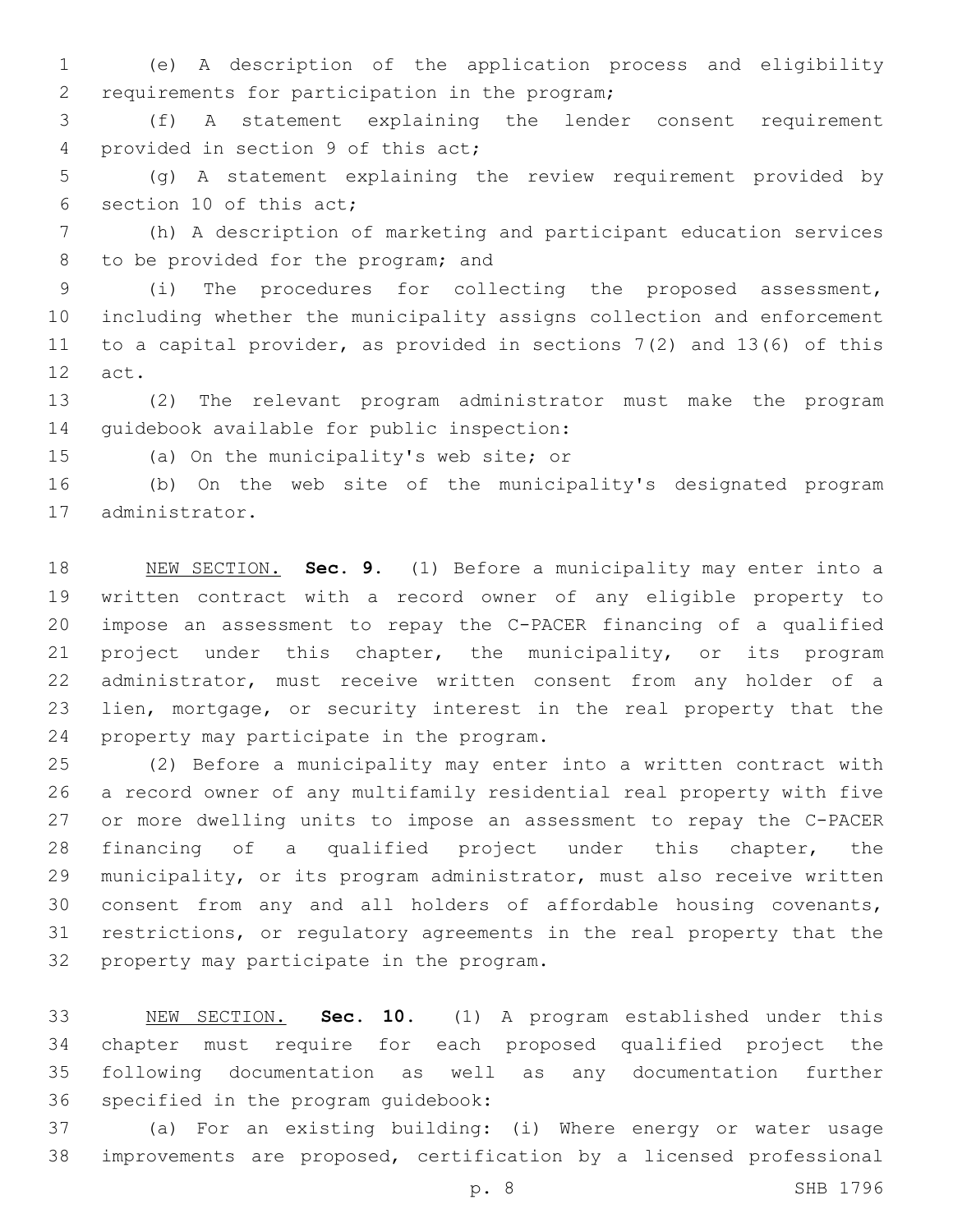engineer, or other professional listed in the program guidebook, stating that the proposed qualified improvements will either result in more efficient use or conservation of energy or water, result in the reduction of greenhouse gas emissions, or result in the addition of renewable sources of energy or water, or (ii) where resilience improvements are proposed, certification by a licensed professional engineer stating that the qualified improvements will result in 8 improved resilience.

 (b) For new construction, certification by a licensed professional engineer stating that the proposed qualified improvements will enable the project to exceed the energy efficiency or water efficiency or renewable energy or renewable water or resilience requirements of the current building code.

 (2) After a qualified project is completed, the municipality must require written verification from one or more qualified independent third parties, as defined in the program guidebook, stating that the qualified project was properly completed and is operating as intended in the documentation provided under subsection (1) of this section.

 NEW SECTION. **Sec. 11.** The proposed C-PACER financing for a qualified project may authorize the property owner to:

 (1) Purchase directly the related equipment and materials for the installation or modification of a qualified improvement; and

 (2) Contract directly, including through lease, power purchase 24 agreement, or other service contract, for the installation or 25 modification of a qualified improvement.

 NEW SECTION. **Sec. 12.** (1) A municipality that authorizes financing through assessments under this chapter must record written notice of each assessment in the real property records of the county in which the property is located.

 (2) The recording under subsection (1) of this section must 31 contain:

- 32 (a) The assessment amount;
- (b) The legal description of the eligible property;
- 34 (c) The name of each property owner; and
- (d) A reference to the assessment provided under this chapter.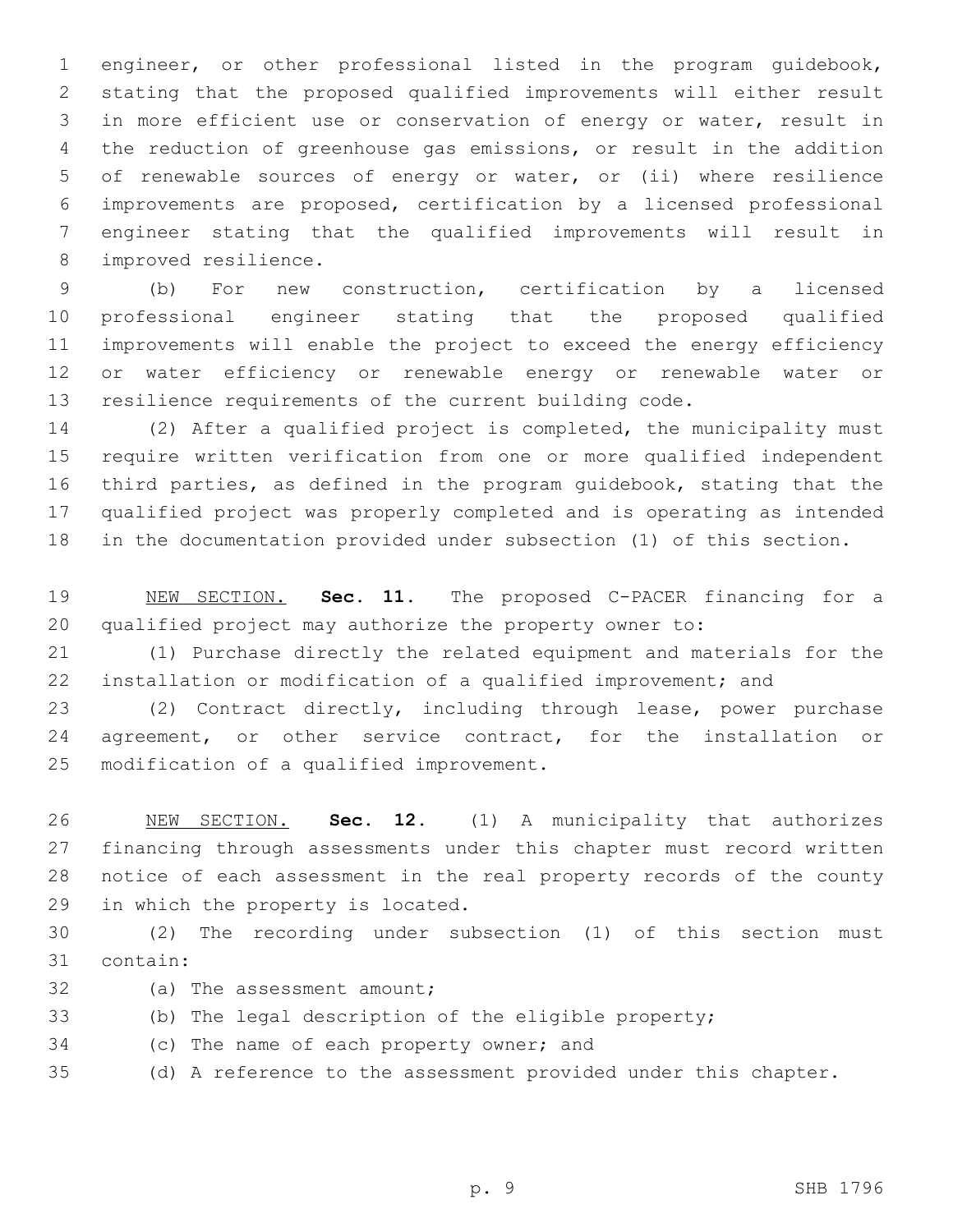NEW SECTION. **Sec. 13.** (1) The assessment amount under this chapter plus any interest, penalties, and charges accrued or accruing on the assessment:

 (a) Is a first and prior lien against the real property on which the assessment is imposed from the date on which the notice of contractual agreement is recorded until the assessment, interest, 7 penalty, and charges accrued or accruing are paid; and

 (b) Shall take precedence over all other liens or encumbrances except a lien for ad valorem taxes of the municipality on real property, which lien for taxes shall have priority over such benefit assessment lien, provided existing mortgage holder(s), if any, has provided written consent described in section 9 of this act.

 (2) The C-PACER lien runs with the land, and that portion of the assessment that has not yet become due is not accelerated or 15 eliminated by foreclosure of a property tax lien.

 (3) The assessment shall be enforced by the municipality in the same manner that the collection of delinquent real property taxes are enforced by the municipality under chapter 84.64 RCW.

 (4) Delinquent installments due on an assessment incur interest and penalties in the same manner as delinquent property taxes.

 (5) A municipality may recover costs and expenses, including attorneys' fees, in a suit to collect a delinquent installment of an assessment in the same manner as in a suit to collect a delinquent 24 property tax.

 (6) Alternatively, any time after the assessment is recorded, any participating municipality may assign to the capital provider any and all C-PACER liens filed by the tax authority, as provided in the written agreement between the participating municipality and the capital provider. The capital provider may sell or assign, for consideration, any and all liens received from the participating municipality. The capital provider or their assignee shall have and possess the same powers and rights at law or in equity as the participating municipality and its tax authority would have had if the lien had not been assigned with regard to the precedence and priority of such lien, the accrual of interest and the fees and expenses of collection. The capital provider or their assignee shall have the same rights to enforce such liens as any private party holding a lien on real property, including, but not limited to, foreclosure and a suit on the debt. Interest and penalties shall accrue on delinquent installments in the same manner as property